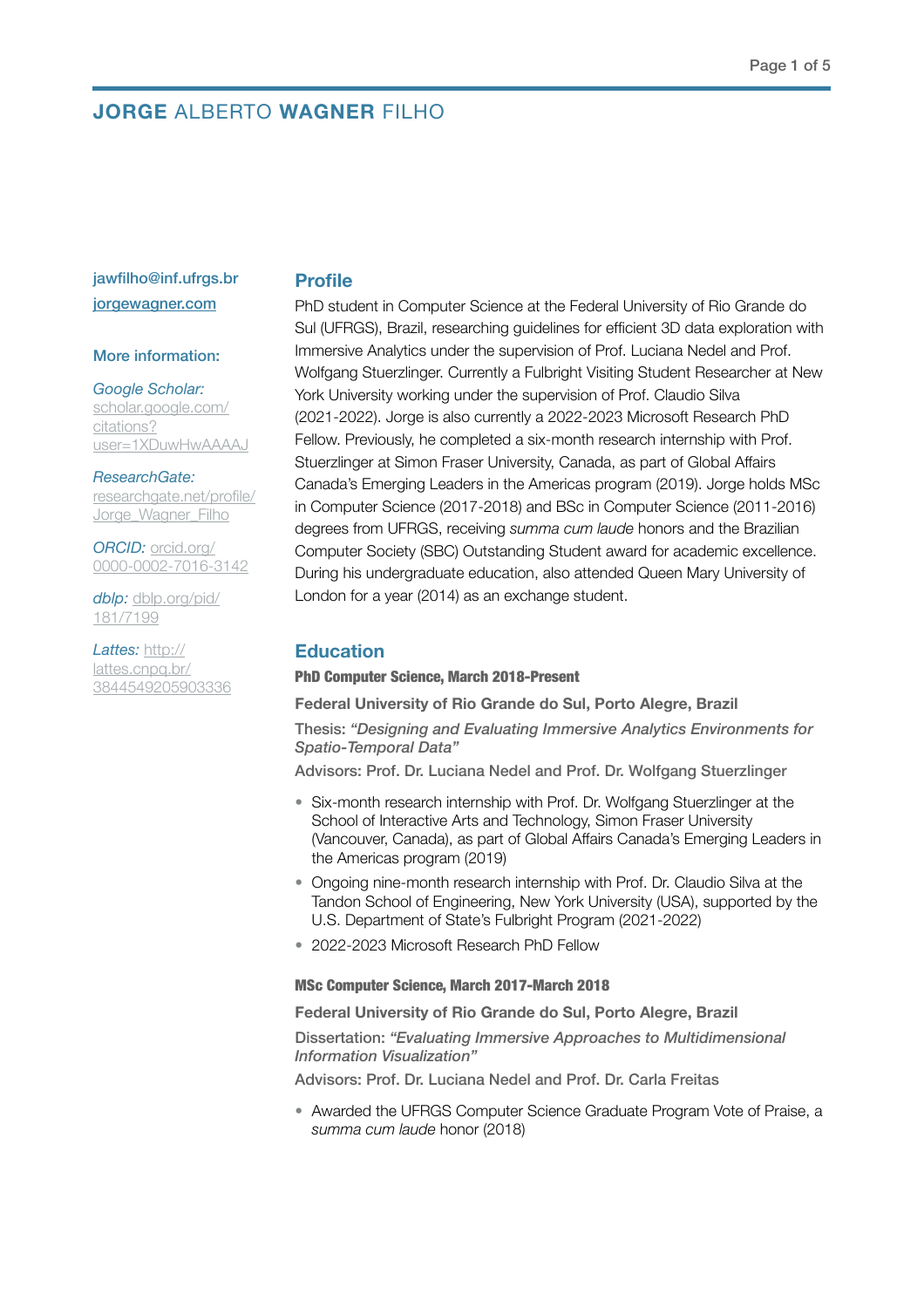• Finalist in the Brazilian Computer Society Theses and Dissertations Award (2019)

## BSc Computer Science, January 2011-August 2016

#### **Federal University of Rio Grande do Sul, Porto Alegre, Brazil**

Final Project: *"Automatic collection of Web corpora classified by readability level for Brazilian Portuguese"*

Advisor: Prof. Dr. Aline Villavicencio

- Awarded the University Academic Laurel, a *summa cum laude* honor (2016)
- Awarded the Outstanding Student Award from the Brazilian Computer Society (2016)
- Worked as an undergraduate research assistant from February 2013 to August 2016 under the supervision of Prof. Dr. Aline Villavicencio, in the projects "Using Natural Language Processing for Vocabulary Learning and Recognition", "Creation of Natural Language Processing Tools and Computational Resources for Computational-Cognitive Studies" and "Text Simplification of Complex Expressions"

### **Queen Mary University of London, United Kingdom**

Exchange Student from September 2014 to September 2015

• Research Student from June 2015 to September 2015 in the project "An Incremental Natural Language Generation Agent" under the supervision of Prof. Dr. Matthew Purver.

# **Languages**

Portuguese — Native language English — Fluent (CEFR C2) French — Beginner (CEFR A1)

# **Scientific Activities**

#### Peer Reviewing

IEEE Conference on Virtual Reality and 3D User Interfaces (IEEE VR) — 2018, 2019, 2020, 2021, 2022 IEEE Conference on Visualization (IEEE VIS) — 2019, 2020, 2021, 2022 IEEE Pacific Visualization Symposium (IEEE PacificVis) — 2020 IEEE International Symposium on Mixed and Augmented Reality (ISMAR) — 2020, 2021, 2022\* ACM Symposium on Virtual Reality Software and Technology (VRST) — 2020 SBC Symposium on Virtual and Augmented Reality (SVR) — 2020 ACM Conference on Human Factors in Computing Systems (CHI) — 2021, 2022

ACM Symposium on User interface Software and Technology (UIST) — 2021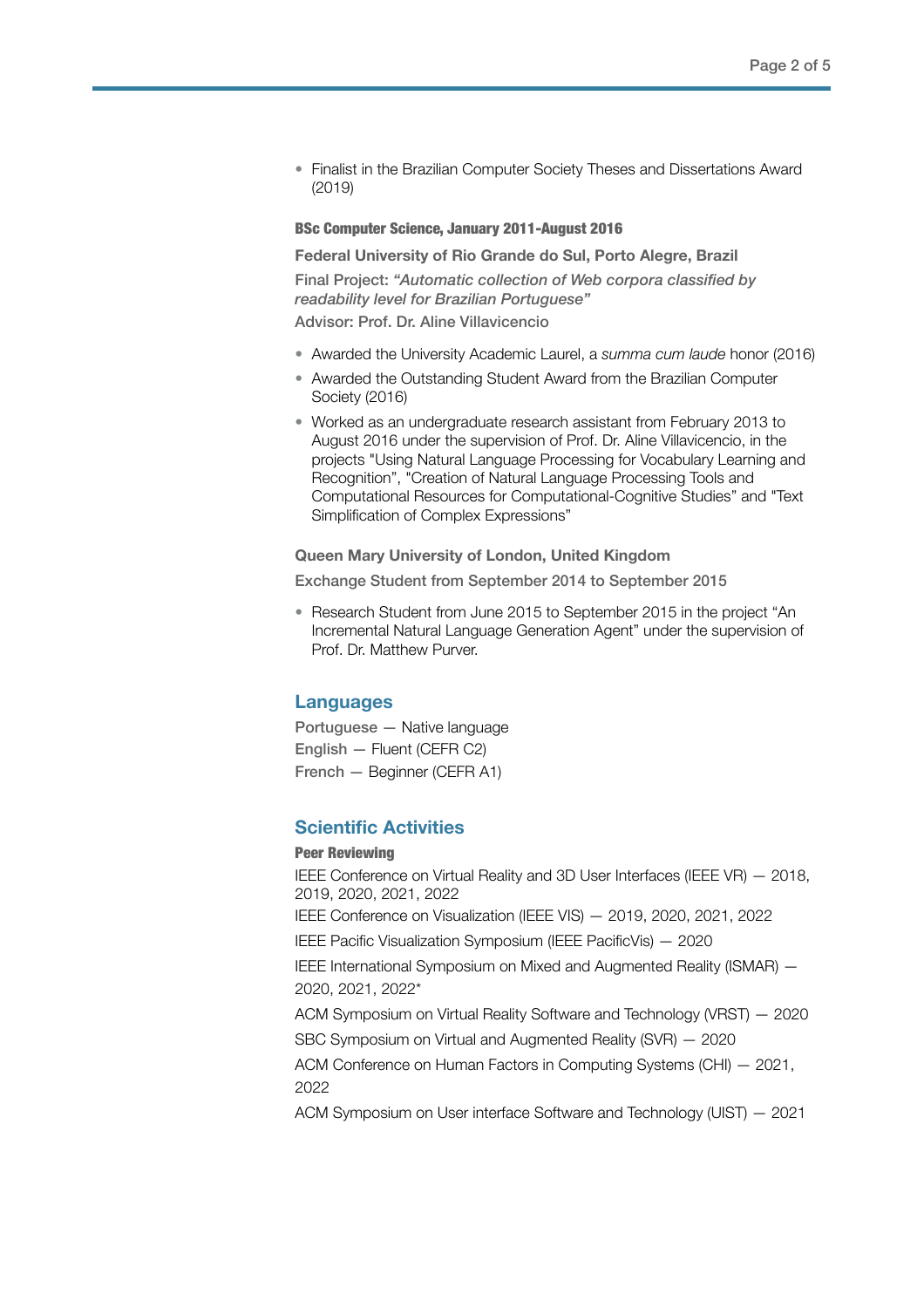Proceedings of the ACM on Interactive, Mobile, Wearable and Ubiquitous Technologies (IMWUT) — 2021 Cartography and Geographic Information Science (CaGIS) — 2021 EG Conference on Visualization (EuroVis) — 2022 Scientific Reports — 2022

*\* Special Recognitions for Outstanding Reviews*

#### Event Organization

Publications Co-chair at the SBC Symposium on Virtual and Augmented Reality  $(SVR) - 2021$ 

#### Conference Presentations

EG/VGTC Conference on Visualization (EuroVis) — 2018 IEEE Conference on Visualization (IEEE VIS) — 2019, 2019 SBC Symposium on Virtual and Augmented Reality (SVR) — 2019 IEEE Conference on Virtual Reality and 3DUI (IEEE VR) — 2021

### Summer Schools & Forums

São Paulo School of Advanced Science on Learning from Data at the University of São Paulo (USP) in August 2019

8th Heidelberg Laureate Forum (HLF) in September 2021 — Invited to attend as part of a group of 200 Young Researchers selected from over 900 international applicants.

## **Grants and Scholarships**

*Microsoft Research PhD Fellowship* provided to 45 distinguished Ph.D. students to help complete research as part of their doctoral thesis works for academic year 2022–23. Opportunities will be provided to build relationships with research teams at Microsoft and receive mentorship.

*Fulbright Visiting Student Researcher Scholarship* from the U.S. Department of State to attend New York University (USA) for nine months (September 2021- May 2022) as a visiting PhD researcher in Prof. Dr. Claudio Silvar's lab

*Emerging Leaders in the Americas* Scholarship from Global Affairs Canada to attend Simon Fraser University (Canada) for six months (January-June 2019) as a visiting PhD student in Prof. Dr. Wolfgang Stuerzlinger's lab

*Science Without Borders* Scholarship from the Brazilian National Council for Scientific and Technological Development (CNPq) to attend Queen Mary University of London (UK) for a year (September 2014-September 2015) as an exchange undergraduate student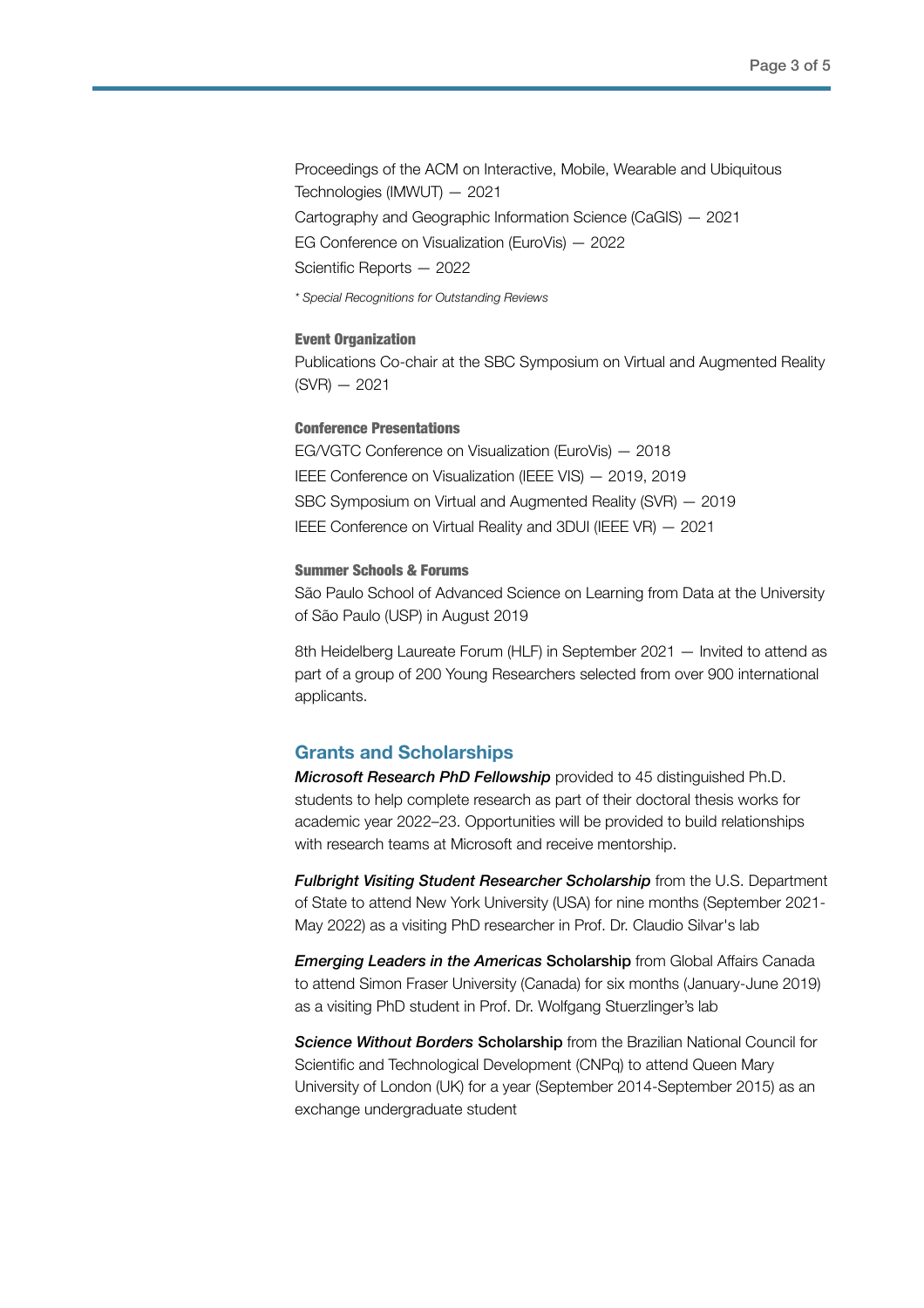**Ph.D. Scholarship** from the Brazilian National Council for Scientific and Technological Development (CNPq) and the Brazilian Coordination for the Improvement of Higher Education Personnel (CAPES) (2018-2022)

M.Sc. Scholarship from the Brazilian National Council for Scientific and Technological Development (CNPq) (2017-2018)

Summer School Scholarship from the São Paulo Research Foundation (FAPESP) to attend the *São Paulo School of Advanced Science on Learning from Data* at the University of São Paulo in August 2019

Conference Scholarship from the IEEE VR Inclusion, Diversity, and Accessibility program to attend the conference virtually in March 2021

Undergraduate Research Scholarship from January 2016 to August 2016 sponsored by Samsung Brazil to work in Prof. Dr. Aline Villavicencio's lab

Undergraduate Research Scholarship from the Rio Grande do Sul Research Foundation (FAPERGS) from February 2013 to August 2014 to work in Prof. Dr. Aline Villavicencio's lab

# **Publications**

*Google Scholar citation count as of May 2022: 218 (h-index 7)*

Jorge Wagner, Wolfgang Stuerzlinger, Luciana Nedel (2021). Comparing and Combining Virtual Hand and Virtual Ray Pointer Interactions for Data Manipulation in Immersive Analytics. IEEE Transactions in Visualization and Computer Graphics 27(5) — Presented at the 2021 IEEE Conference on Virtual Reality and 3D User Interfaces. <https://doi.org/10.1109/TVCG.2021.3067759>

Jorge Wagner, Wolfgang Stuerzlinger, Luciana Nedel (2021). The Effect of Exploration Mode and Frame of Reference in Immersive Analytics. IEEE Transactions in Visualization and Computer Graphics (to appear). [https://doi.org/](https://doi.org/10.1109/TVCG.2021.3060666) [10.1109/TVCG.2021.3060666](https://doi.org/10.1109/TVCG.2021.3060666)

Jorge A. Wagner Filho, Wolfgang Stuerzlinger, Luciana Nedel (2019). Evaluating an Immersive Space-Time Cube Geovisualization for Intuitive Trajectory Data Exploration. IEEE Transactions in Visualization and Computer Graphics 26(1) — Presented at the 2019 IEEE Visualization Conference. [https://doi.org/](https://doi.org/10.1109/TVCG.2019.2934415) [10.1109/TVCG.2019.2934415](https://doi.org/10.1109/TVCG.2019.2934415)

Jorge A. Wagner Filho, Carla M.D.S. Freitas, Luciana Nedel (2019). Comfortable Immersive Analytics With the VirtualDesk Metaphor. IEEE Computer Graphics and Applications 39(3) — Presented at the 2019 IEEE Visualization Conference. <https://doi.org/10.1109/MCG.2019.2898856>